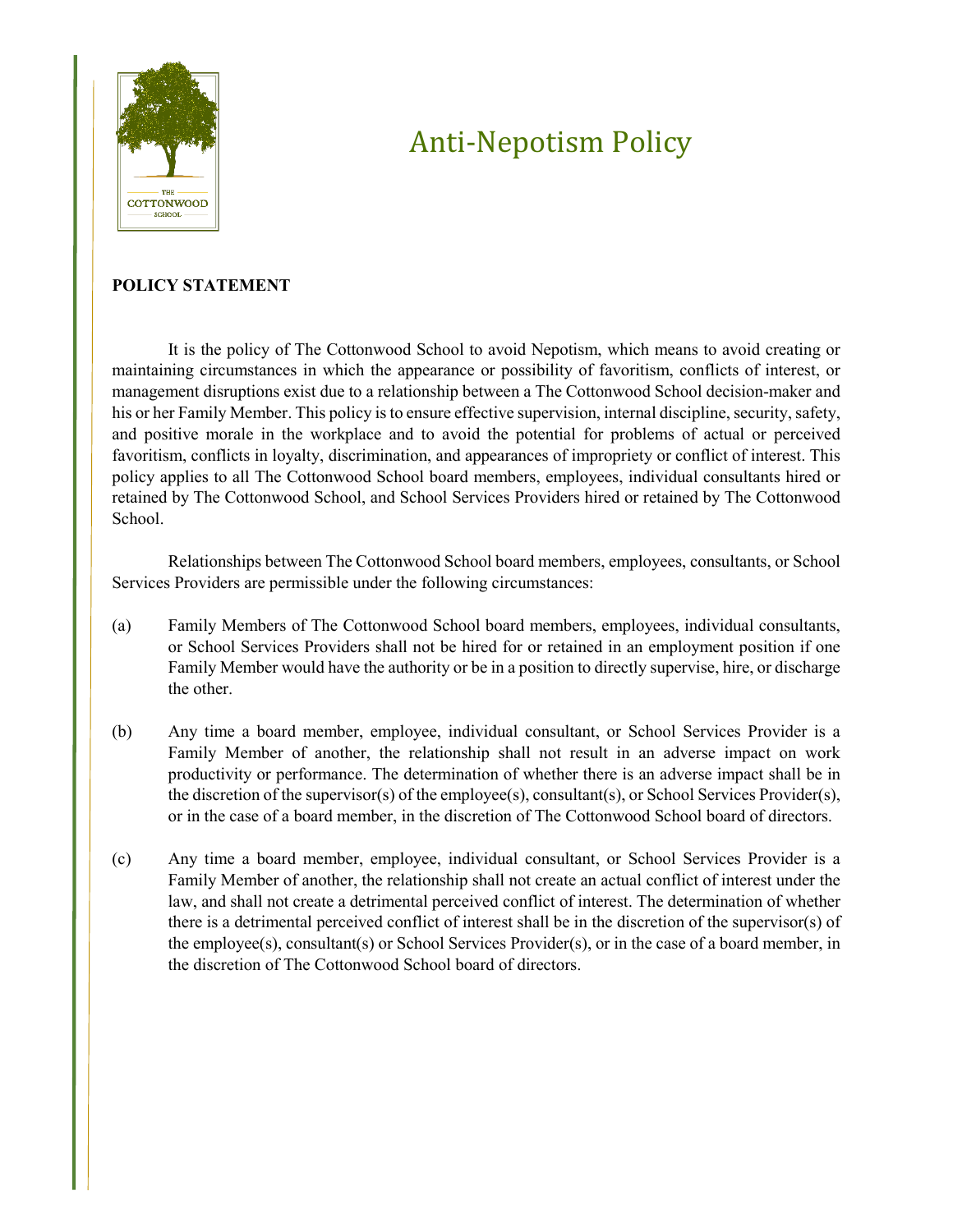### **DEFINITIONS**

**"Family Members"** include an employee's parent, child (natural, adopted, or legal guardianship), spouse, domestic partner, brother, sister, grandparent, grandchild, step-relationships within the preceding categories, brother-in-law, sister-in-law, son-in-law, daughter-in-law and father-in-law.

**"Nepotism"** describes a work-related situation in which there is the potential for favoritism toward a Family Member (such as giving a job, promotion, biased performance reviews, or more favorable working conditions) on the basis of the familial relationship.

**"School Services Provider"** shall mean any provider of school services to The Cottonwood School, and in the case of an organization shall mean be the responsible individual at such organization that provides school services to The Cottonwood School.

#### **PROCEDURES**

When a Family Member of a current The Cottonwood School board member, employee, individual consultant, or School Services Provider applies to become a board member or employee, or requests to be a consultant or School Services Provider, the Family Member's application/request must be denied if a conflict under this policy exists (e.g., if one Family Member would have the authority or be in a position to directly supervise, hire, or discharge the other). Special circumstances may be reviewed by the Board in the event that The Cottonwood School 's best interests would be served otherwise.

When a Family Member of a current The Cottonwood School board member, employee, individual consultant, or School Services Provider applies for a transfer to a new employment position within Inspire Charter School – Central, the Family Member's application must be evaluated to determine whether a conflict under this policy exists. If a conflict exists, the application for transfer must either be denied or one of the Family Members must seek a position transfer to avoid the conflict, if any such opportunity exists. In the event that no such opportunity exists, the application for transfer must be denied.

In implementing this policy, it is permissible to ask an applicant, potential consultant, or School Services Provider to state whether he or she has a Family Member who is presently employed by or on the board of The Cottonwood School, but such information may not be used as a basis for an employment decision except as stated herein.

When a relationship that creates a conflict with this policy occurs during employment, The Cottonwood School will attempt to arrange a transfer or change in position/duties to eliminate the conflict. If a suitable transfer/change in position/duties is not available, one of the employees may be